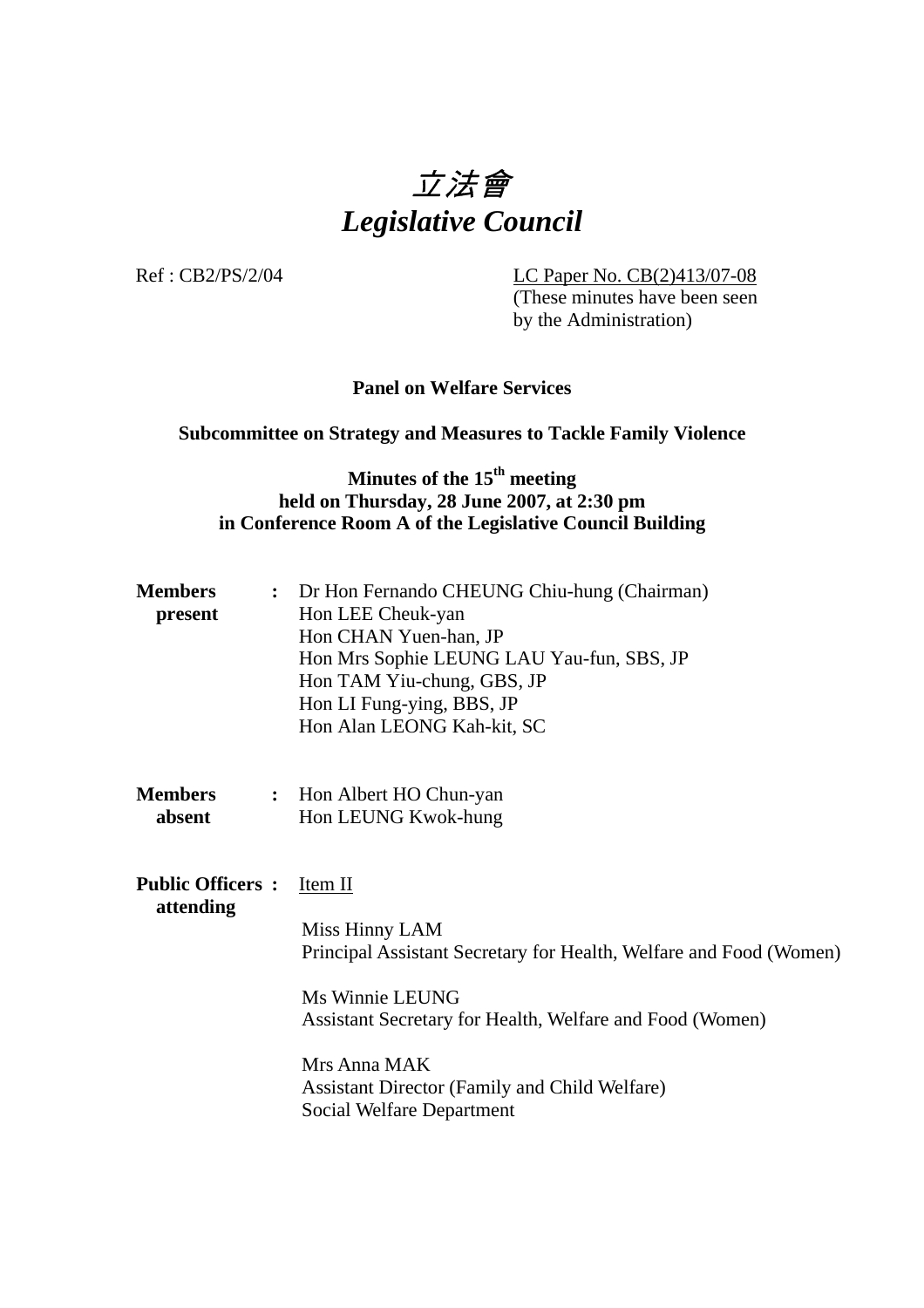Ms Michelle LAM Chief Social Work Officer (Domestic Violence) (Ag) Social Welfare Department

Mrs Alice LO Chief Housing Manger/Applications Housing Department

Mrs Janet TSANG Chief Manager/Management (Support Services 2) Housing Department

Item III

Miss Hinny LAM Principal Assistant Secretary for Health, Welfare and Food (Women)

Ms Winnie LEUNG Assistant Secretary for Health, Welfare and Food (Women)

Mrs Anna MAK Assistant Director (Family and Child Welfare) Social Welfare Department

Ms Michelle LAM Chief Social Work Officer (Domestic Violence) (Ag) Social Welfare Department

Dr Edward CHAN Assistant Professor Department of Social Work & Social Administration The University of Hong Kong

**Deputations :** Item II **by invitation**

Hong Kong Chinese Civil Servants' Association, Social Work Officer Grade Branch

Mr LEUNG Kin-hung Chairman

Mr CHEUNG Kam-ki Vice-Chairman (External Affairs)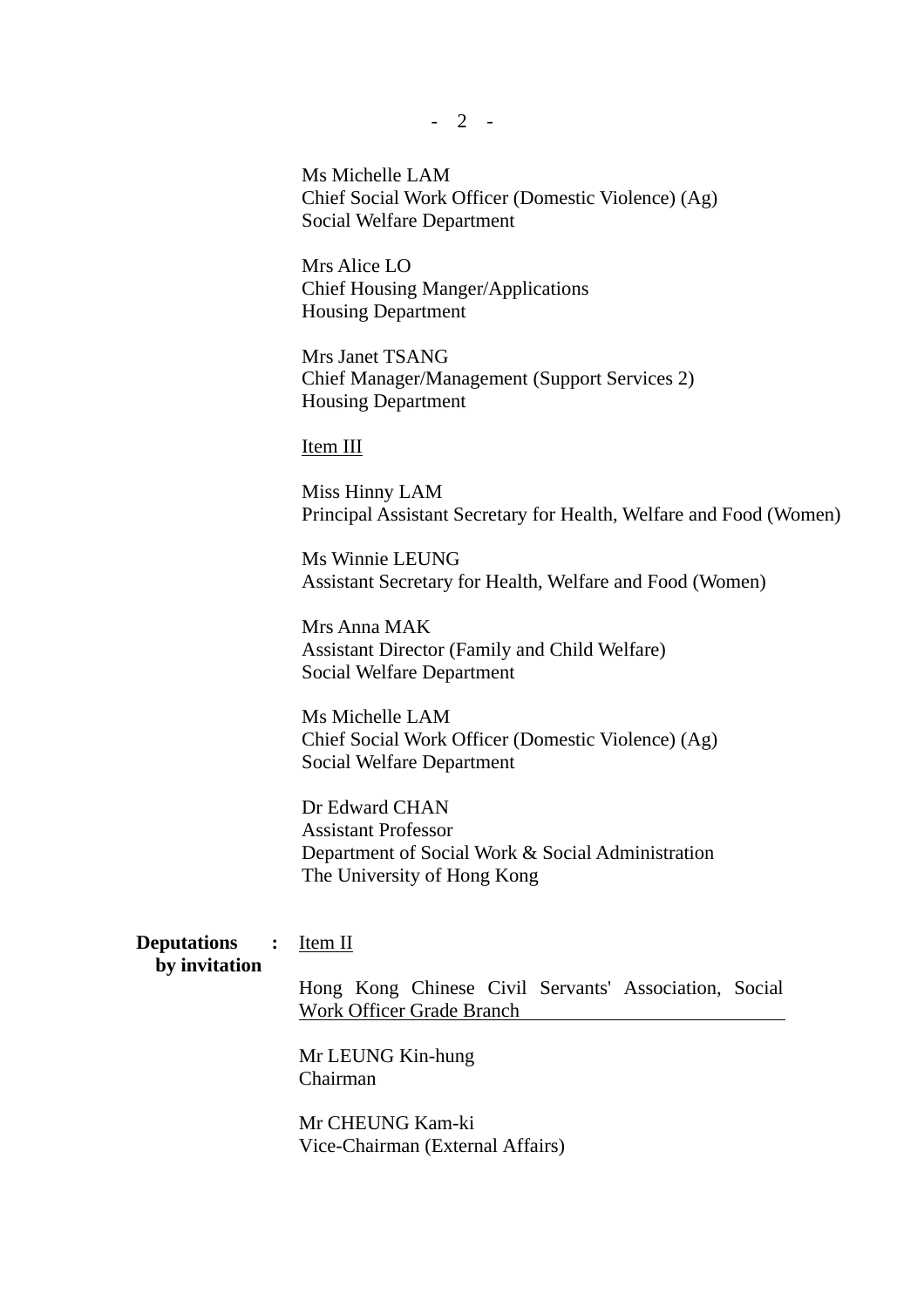- 3 -

#### The Against Elderly Abuse of Hong Kong

Mr Bernard TANG Supervisor (Policy & Legal Support)

#### Hong Kong Women's Coalition on Equal Opportunities

Ms CHUNG Yuen-yi Co-ordinator

Association Concerning Sexual Violence Against Women

Ms Linda WONG Executive Director

Ms TAN Kong-sau Counsellor

Hong Kong Association for the Survivors of Women Abuse (Kwan Fook)

Ms LIU Ngan-fung Chairperson

Kwan Member

Item III

Hong Kong Chinese Civil Servants' Association, Social Work Officer Grade Branch

Mr LEUNG Kin-hung Chairman

Mr CHEUNG Kam-ki Vice-Chairman (External Affairs)

The Against Elderly Abuse of Hong Kong

Mr Bernard TANG Supervisor (Policy & Legal Support)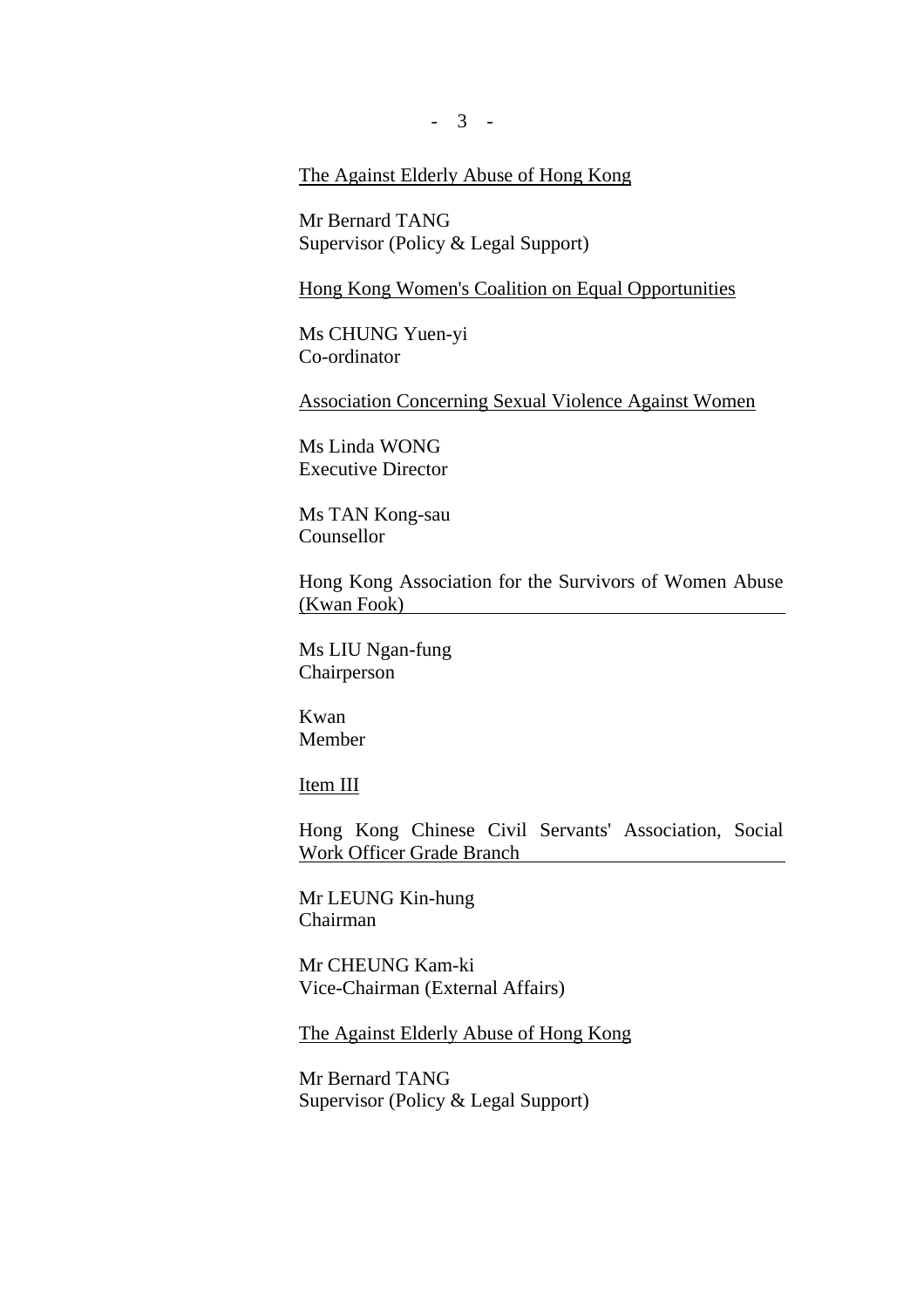- 4 -

#### Hong Kong Women's Coalition on Equal Opportunities

Ms CHUNG Yuen-yi Co-ordinator

Against Child Abuse

Mrs Priscilla LUI **Director** 

Hong Kong Family Welfare Society

Mr Otto LAU Regional Manager

Ms Cindy LEUNG Regional Manager

Society for Community Organization

Ms SZE Lai-shan Community Organizer

Hong Kong College of Paediatricians

Dr Patricia IP Member, Professional & General Affairs Committee

Hong Kong Association for the Survivors of Women Abuse (Kwan Fook)

Ms LIU Ngan-fung Chairperson

Kwan Member

**Clerk in :** Miss Mary SO **attendance** Chief Council Secretary (2) 5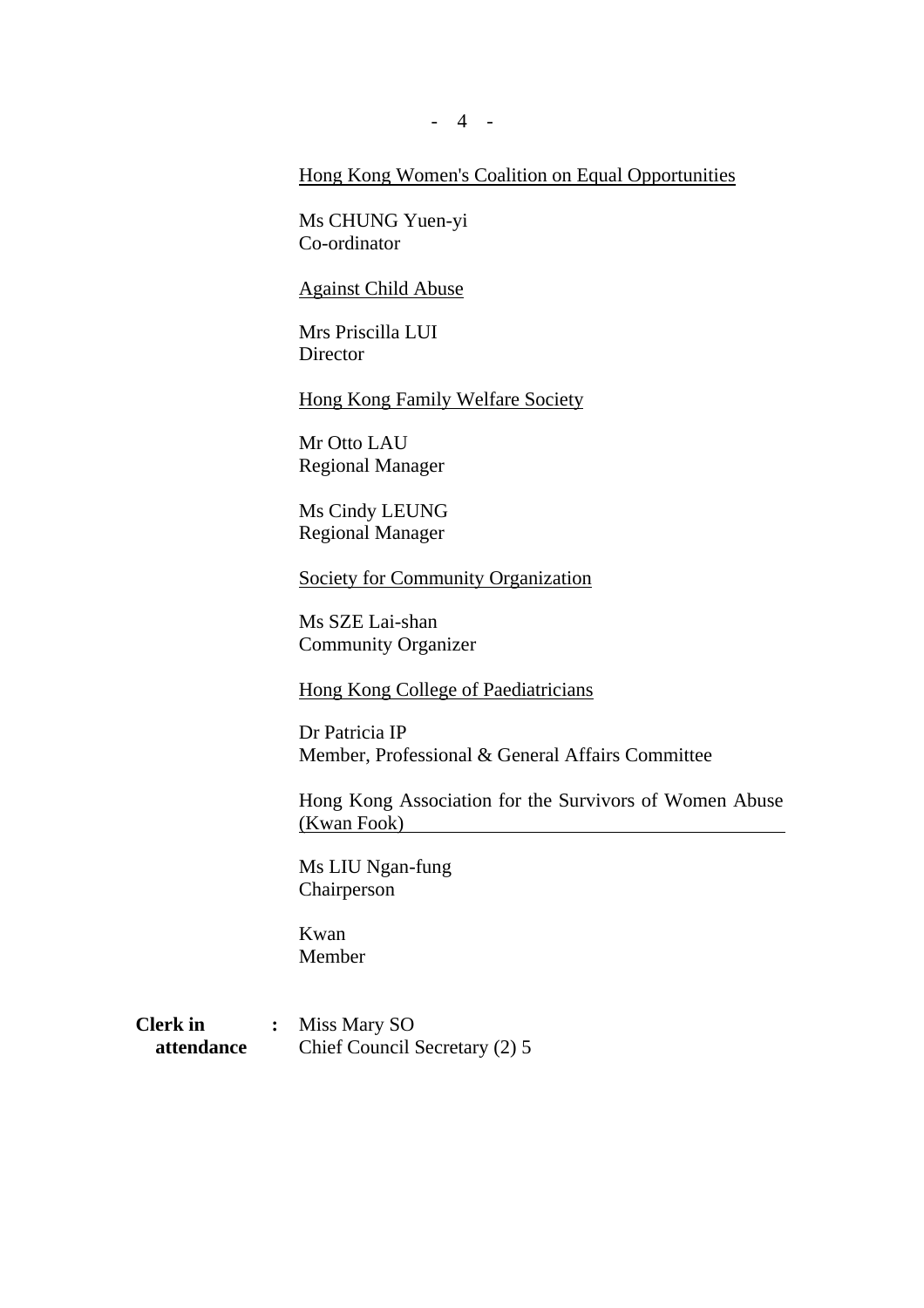# **Staff in :** Item I **attendance** Mr Watson CHAN Head (Research and Library Services) Ms Vicky LEE Research Officer 3 All items Ms Maisie LAM Council Secretary (2) 2 Ms Sandy HAU Legislative Assistant (2) 5

Action

### **I. Proposed research outline on strategies and measures in tackling domestic violence in selected places** [LC Paper No CB(2)2317/06-07(01)]

The Subcommittee deliberated (Index of proceedings attached at **Annex**).

2. Members agreed to the research outline on strategies and measures in tackling domestic violence in selected places proposed by the Research and Library Services Division (L&SD) of the Legislative Council (LegCo). The Chairman suggested that L&SD should include Boston of the United States of America and make reference to a similar study conducted by the Hong Kong Council of Social Service in its study. Members agreed. Members noted that the study was aimed for completion in September 2007.

**II. Follow-up to the discussion on housing assistance to victims of domestic violence on 23 April 2007**  [LC Paper Nos. CB(2)2257/06-07(01), CB(2)2317/06-07(02) to (03), and CB(2)2343/06-07(01) to (03)]

# The alleged case raised by Ah Yee of 風雨同路熱線

3. Principal Assistant Secretary for Health, Welfare and Food (Women) (PAS/HWF(W)) advised that pursuant to an allegation made by Ah Yee of 風雨同路熱線 against Wai On Home for Women at the last meeting held on 23 April 2007 that she and her children were maltreated by staff of Wai On Home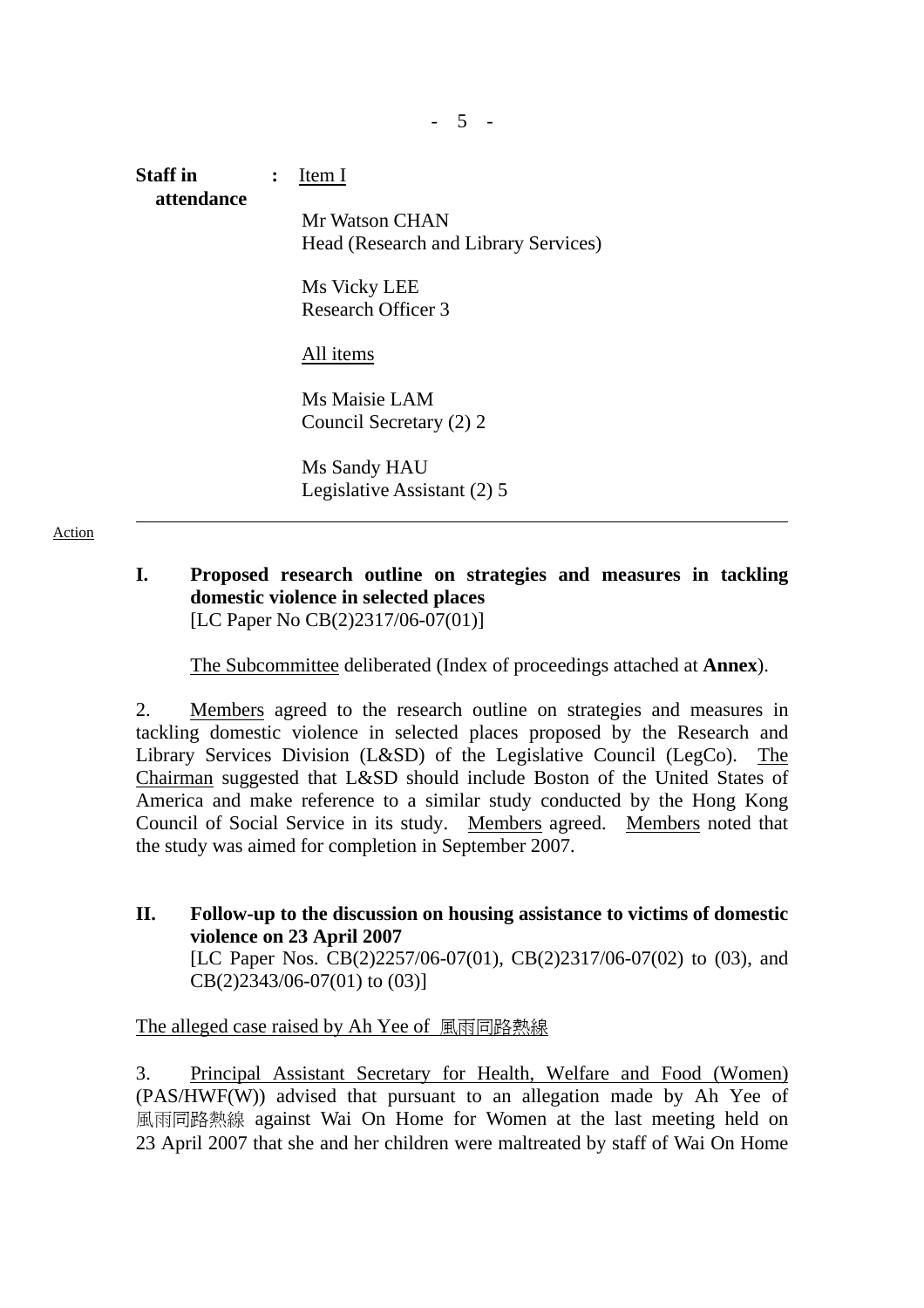#### **Action**

for Women and were forcibly asked to leave the refuge centre, the Social Welfare Department (SWD) had, at the request of members, followed up the allegation with Wai On Home for Women and the caseworker concerned. As the report of the investigation contained personal information, it was necessary for SWD to obtain prior consent from the subject client before releasing the report to members. To that end, the Administration had sought the assistance of LegCo Secretariat to approach 風雨同路熱線 to obtain consent from the subject client. According to LegCo Secretariat, it had contacted 風雨同路熱線 through Kwan Fook to obtain the consent. Kwan Fook confirmed that Ah Yee was indeed the subject client, but Ah Yee declined to give her consent in writing. Without consent from the subject client, the Administration could not provide the report on the alleged case as requested by members. Notwithstanding, PAS/HWF(W) requested to put on record that the Administration had followed up the allegation but the facts gathered by the Administration were substantially different from the allegations made by Ah Yee against Wai On Home for Women at the last meeting.

#### Housing assistance to victims of domestic violence

#### *Views of deputations*

4. The Subcommittee received views from five deputations on the housing assistance to victims of domestic violence. The major views of the deputations are summarised as follows -

- (a) despite the assurance given by the Administration at previous meetings that the Housing Department (HD) would in principle accede to all splitting requests recommended by SWD, about 33% of the household splitting cases recommended by SWD in 2006 was still turned down by HD;
- (b) the Administration should allocate additional resources to address shortage of places in the existing refuge centres and expedite the processing of applications for compassionate rehousing/conditional tenancy, having regard to the fact that an average of three to six months was often required to allocate a public rental housing (PRH) flat to victims of domestic violence;
- (c) consideration should be given to providing batterers interim housing in urban area or waiving them the requirement to pass the Comprehensive Means Test (CMT) in order to be eligible for household splitting. Many batterers often refused to move out of their matrimonial home because they were unwilling to accept PRH flats in the New Territories or failure to meet the CMT; and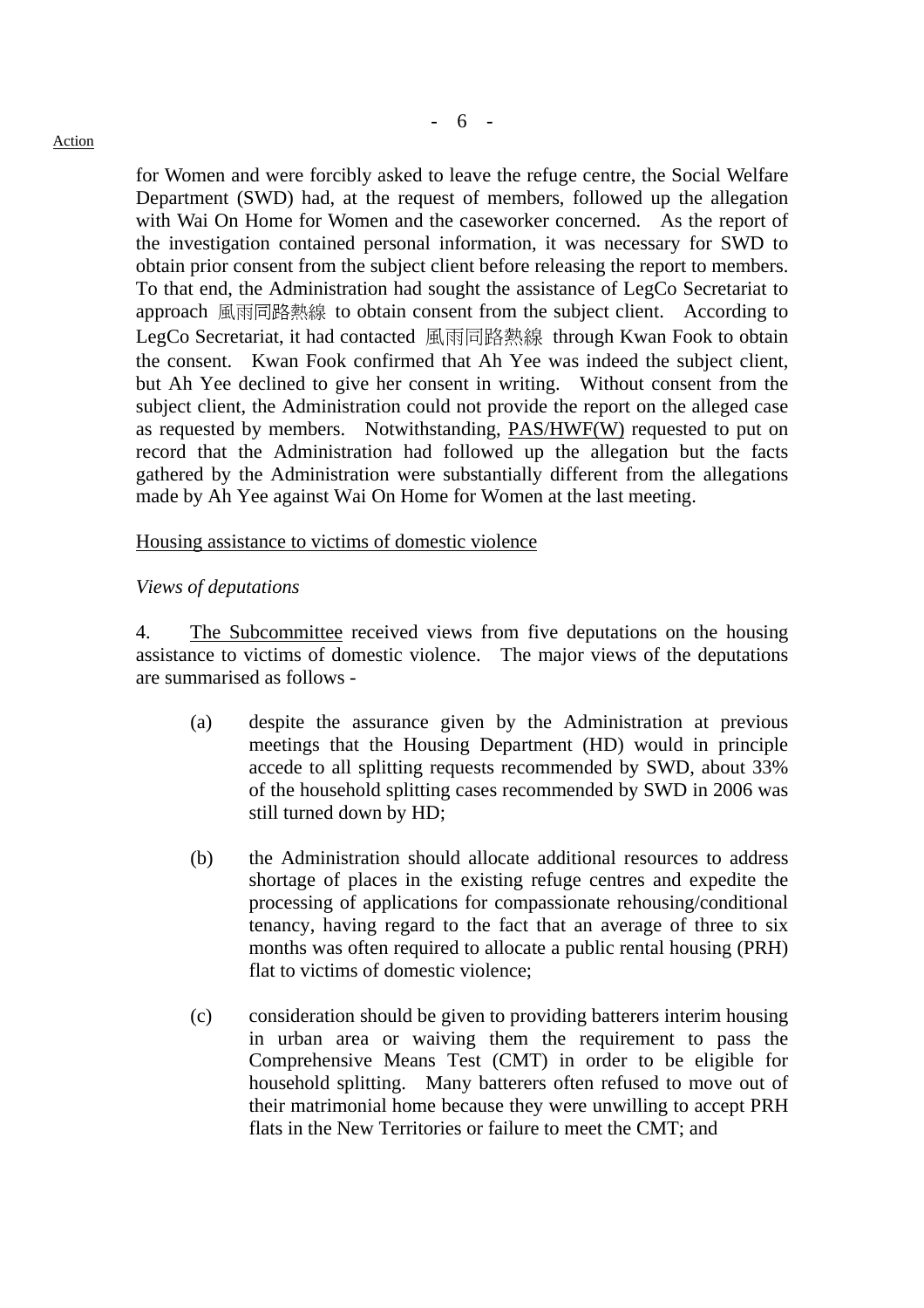(d) the Administration should step up publicity to raise the awareness of PRH residents about the availability of household splitting and compassionate rehousing arrangements by, say, putting up posters

and making available leaflets at the management office of public

- 7 -

### *Discussion with the Administration*

housing estates.

5. Members considered that HD should make it clear that in respect of household splitting, HD would allocate another PRH flat to the splinter household if the splitting request was supported by SWD. Mr LEE Cheuk-yan was further of the view that the main and the splinter households should not be subject to CMT and Domestic Property Test (DPT) in order to be eligible for household splitting, when safety of victims of domestic violence was at stake.

6. Chief Manager/Management (Support Services 2), Housing Department (CM/M(SS2)) advised that in view of the limited housing resources, it was incumbent upon HD to adopt a prudent approach in approving PRH applications to ensure that subsidised PRH flats would go to families genuinely in need. CM/M(SS2) assured members that with effect from 30 April 2007, HD would, in principle, accede to all splitting requests recommended by SWD. The only reason why this would not be the case was generally due to the fact that the family circumstances of the applicants had changed after the cases were referred back to HD. Notwithstanding, should a splitting request recommended by SWD be rejected by HD, HD would refer the case to SWD to arrange the tenant to seek housing assistance under compassionate rehousing or other forms of assistance if circumstances warranted.

7. Members noted that an additional 80 places would be offered by CEASE Crisis Centre in early 2008 for victims of domestic violence and sexual violence and SWD would consider increasing the capacity of the existing four refuge centres to address the need. Members were particularly concerned about whether seamless housing assistance could be provided to victims of domestic violence, and requested the allocation of more resources for providing additional places and refuge centres so that victims could stay at the centres until they were allocated a PRH flat.

8. Assistant Director of the Social Welfare Department (Family and Child Welfare) (ADSW(F&CW)) made the following responses -

 (a) whenever a victim of domestic violence was admitted into a refuge centre, the caseworker concerned would assist her to formulate a discharge plan to ensure that the housing needs of the victim would not remain unsolved and she would have a stable place to stay upon

**Action**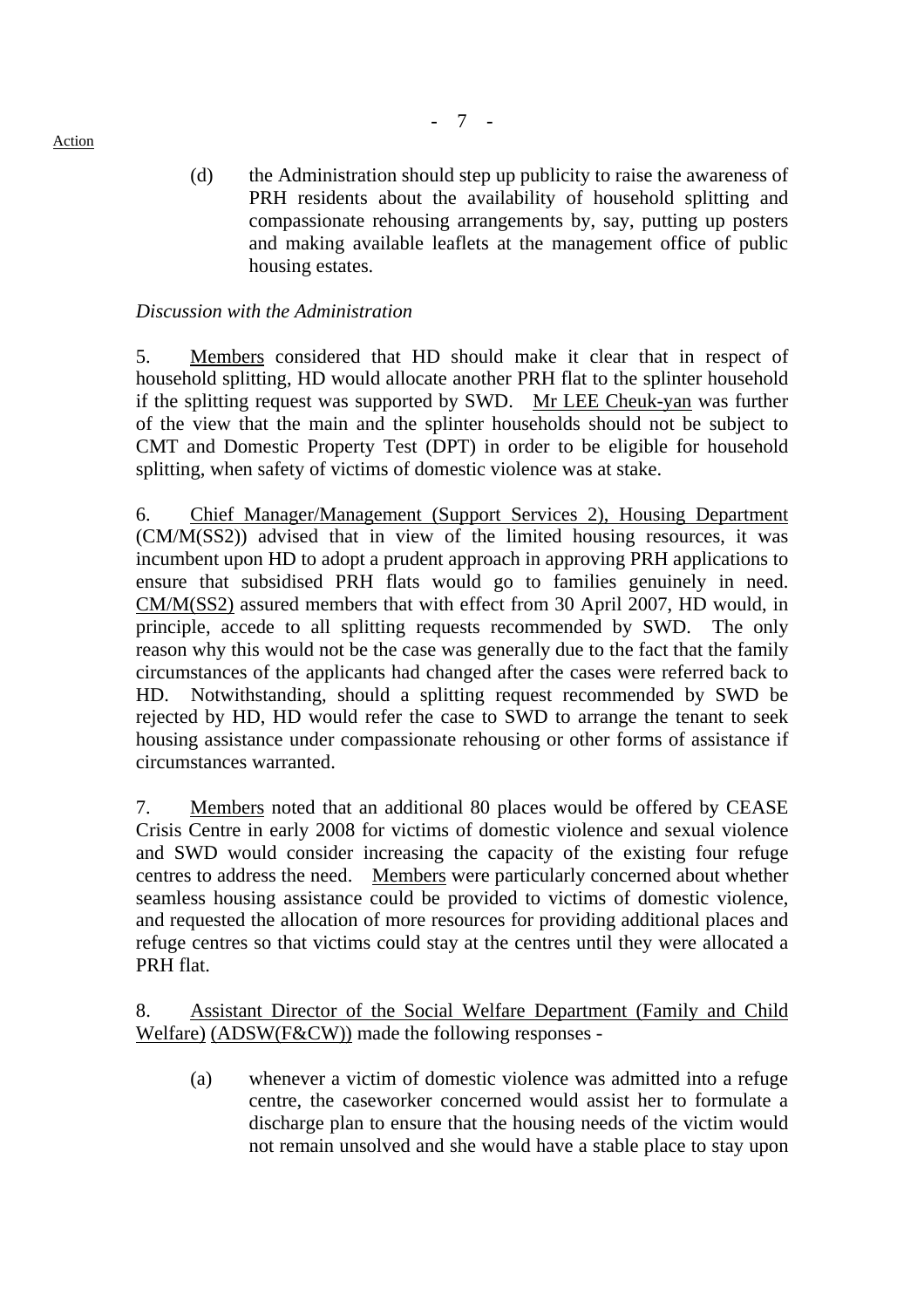- 8 -

discharge; and

 (b) SWD would monitor the utilisation of the refuge service and would continue to explore the possibility of increasing the capacity of the existing refuge centres through the re-provisioning of the centres to a larger set of premises, as was the case of the Wai On Home for Women.

9. In summing up, the Chairman said that the Administration had undertaken to introduce the following measures to provide housing assistance to victims of domestic violence -

- (a) frontline staff of HD would first conduct an eligibility vetting before referring the splitting requests to SWD for consideration. SWD would make its recommendation to HD in four weeks' time and it would normally take another four weeks for flat allocation by HD;
- (b) in principle, HD would accede to all household splitting requests recommended by SWD, except for those applications where the family circumstances of the applicants had changed after the cases were referred back to HD or the cases needed further clarification. Rejection, if any, must be endorsed by Senior Housing Managers with concrete reasons;
- (c) in case the splitting requests could not be acceded to under HD's prevailing policies, but there appeared to have social grounds warranting special consideration, HD would refer the case to SWD for consideration to see if arrangement should be made for the tenant concerned to seek housing assistance under compassionate rehousing or other forms of assistance;
- (d) depending on the merits of individual cases, the caseworkers concerned might extend the victims' duration of stay in refuge centres to a maximum of three months. Arrangement would also be made to further extend the duration of stay for cases requiring a longer period to settle their accommodation;
- (e) SWD would closely monitor the utilisation of the refuge centres for women and was presently exploring the possibility of further increasing the total capacity of refuge spaces for victims of domestic violence to better meet their demand for temporary accommodation; and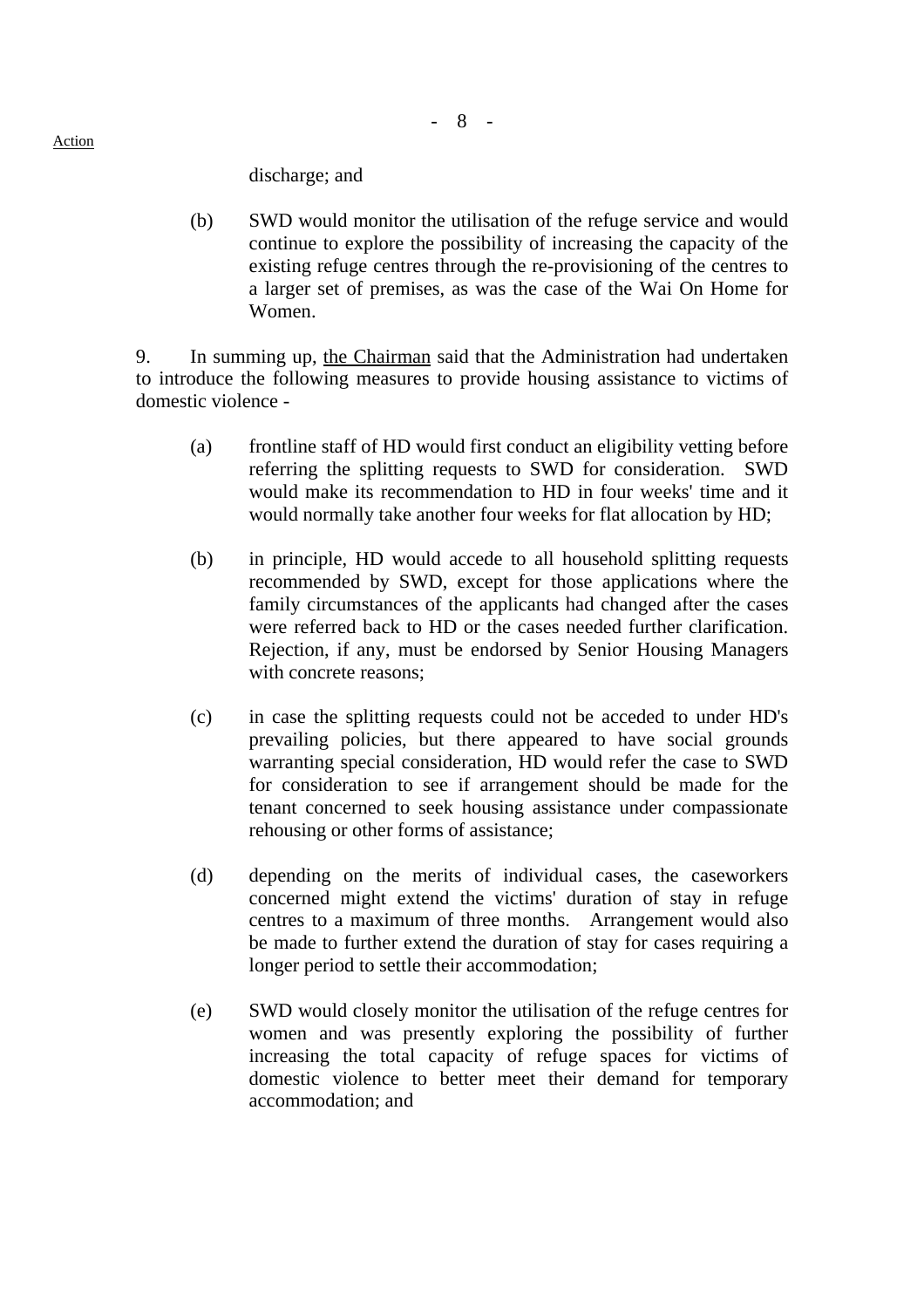Action

 (f) the Administration would enhance communication between the frontline staff of HD and SWD on the handling of housing assistance, and step up publicity to enhance tenants' awareness of the policies on household splitting, compassionate rehousing and

Clerk 10. The Clerk was requested to prepare a list tabulating the requests/recommendations on housing assistance to victims of domestic violence made at previous meetings and the Administration's responses/undertakings.

# **III. Risk assessment tools for spouse battering and child abuse in Hong Kong**

[LC Paper Nos. CB(2)2257/06-07(02), CB(2)2317/06-07(02), (04) to (05), and CB(2)2343/06-07(04) to (05)]

11. Members noted that the three empirically validated risk assessment tools for child abuse and spouse battering (the tools) were developed based on the most statistically significant risk factors identified in part one of the Study on Child Abuse and Spouse Battering. Members also noted that the tools could only be part of the entire assessment process to assist frontline caseworkers to assess the probability of the occurrence of domestic violence in the continuous functioning of certain risk factors. In view of their limitations, it was recommended that the tools must always be used in conjunction with considerations of other factors.

# Views of deputations

12. The Subcommittee received views from eight deputations on the usage of the tools. While appreciating the development of a validated local tool to assist the frontline caseworkers to understand the risk factors and assess the probability of the occurrence of domestic violence, all deputations expressed concern that in the absence of additional resources and a detailed implementation plan, it was questionable whether social workers could provide timely intervention and appropriate assistance even if a high-risk case was identified under the tools, given the already very heavy workload of the frontline social workers. Other major views of the deputations are summarised as follows -

 (a) since the tools would be part of the assessment process to identify and prevent the occurrence of domestic violence at an early stage, cases identified as high risk should be provided with appropriate intervention and support services, such as referring the case concerned to the Family and Child Protective Services Units (FCPSUs) for follow-up. However, the study was silent in this respect;

conditional tenancies and the procedures for application.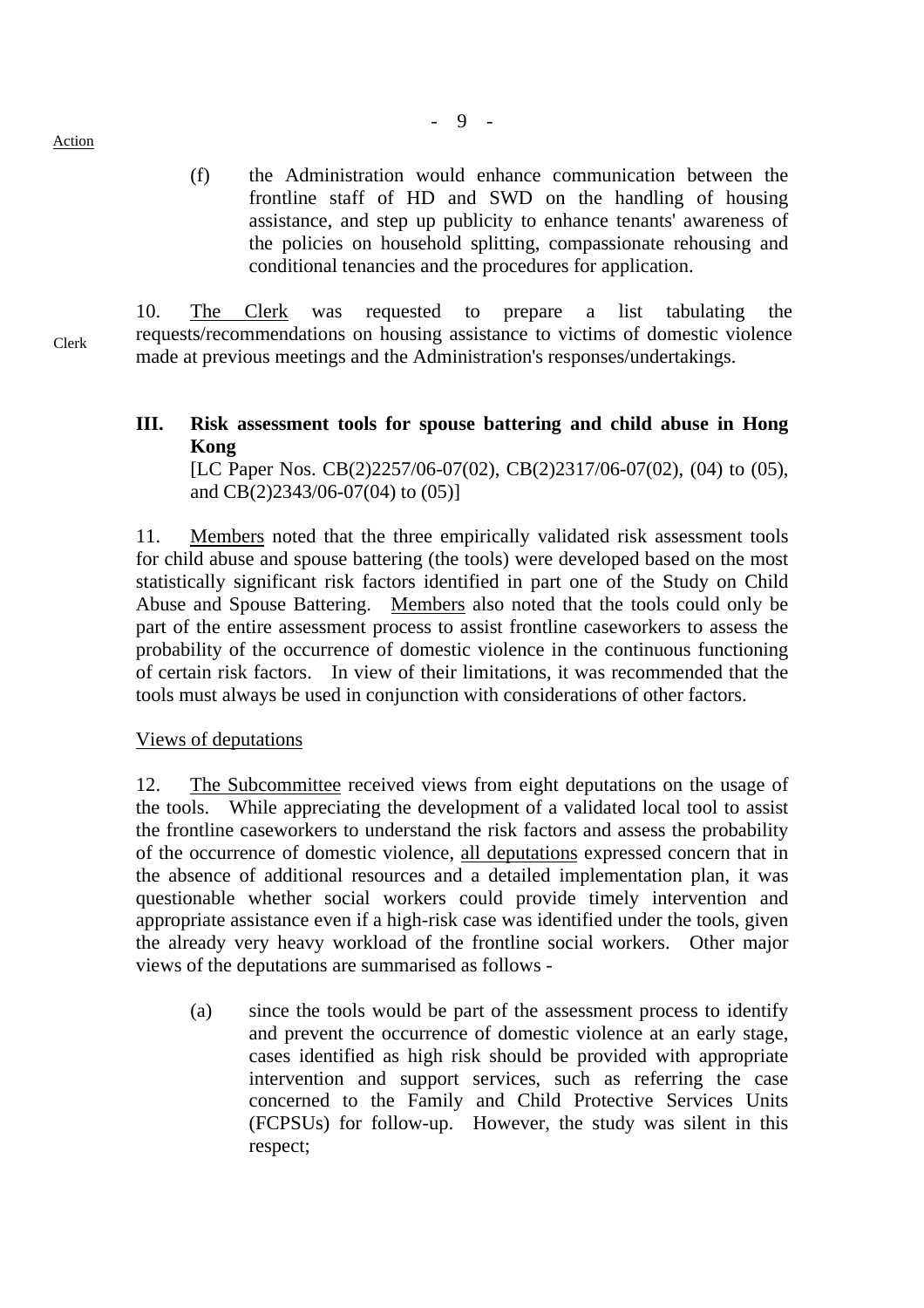(b) adequate resources and staffing should be provided for FCPSUs, Integrated Family Service Centres (IFSCs) and refuge centres for women to address the problem of staff shortage and alleviate the additional workload faced by frontline workers in implementing the tools;

- 10 -

- (c) as it would require about 30 to 40 minutes to complete a questionnaire, a simplified version should be designed to function as a triage for the identification of high-risk cases that needed to proceed to complete the full version of the questionnaire;
- (d) apart from the experienced caseworkers of FCPSUs, IFSCs and the refuge centres who specialised in handling domestic violence cases, other professionals who might have contact with victims of domestic violence and/or the abusers in other settings, such as teachers and police officers, should also be provided with the tools so that they could render timely assistance and intervention for the high-risk cases so identified;
- (e) the Administration should take into account the socioeconomic factors that might affect the occurrence of domestic violence, such as high unemployment rate and low income level, so as to identify the environment that an individual would have higher probability to commit domestic violence and enhance the effectiveness of the tools as an risk indicator; and
- (f) another risk assessment tool should be developed for children suffering from domestic violence so as to better safeguard the safety of the children involved. At present, only the perpetrator of spouse battering, victim of spouse battering and perpetrator of child abuse were the eligible targets of the tools.

# Discussion with the Administration

13. Members expressed disappointment that the Administration had failed to give considerable thought on how to implement the tools. They held the view that the effectiveness of the tools in providing timely intervention for high-risk cases identified for follow-up would be undermined, given the already very heavy workload of the frontline social workers and lack of additional resources for the implementation of the tools.

14. Responding to members' views, ADSW(F&CW) stressed that there was no cause of concern that the implementation of the assessment tools would increase the workload of the frontline social workers, given that assessment was part and

Action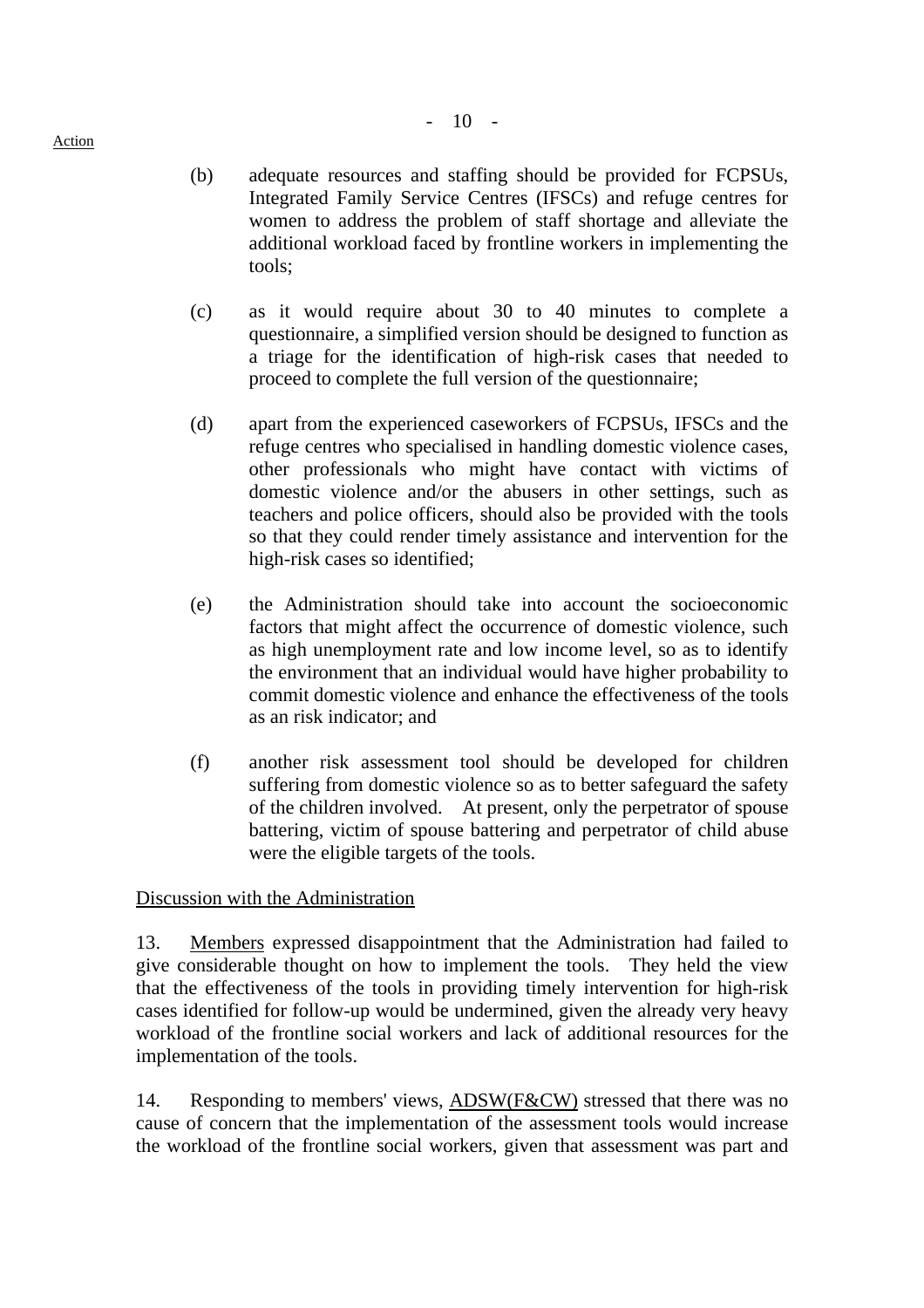parcel of the existing procedures for handling spouse battering and child abuse cases. The risk assessment tools served only as a validated instrument to

- 11 -

complement SWD's risk assessment guide of battered spouse cases for Family and Child Protective Service Units and the Conflict Tactics Scales, etc. The Administration did not see a need to increase the manpower or allocate additional resources for the implementation of the tools.

15. Members were unconvinced of the Administration's explanation. The Chairman urged the Administration to take into account the views expressed by deputations and members and keep in view the implementation progress.

# **IV. Any other business**

16. PAS/HWF(W) expressed concern about the existing arrangement of the Subcommittee allowing representatives to make allegations against the Administration on a particular case, as the Administration would not be able to provide a response at the meeting before it had the opportunity to look into the facts of the alleged case. The Subcommittee was also meant to discuss policy issues, and complaints on individual cases should more properly be dealt with in a case conference.

17. Mr TAM Yiu-chung opined that whilst the provision of cases might be conducive to illustrate a matter in question, the deputations should focus their discussions on policy issues. Mr TAM further said that only those cases which, after full investigation, demonstrated a typical example of the matter under consideration should be brought up to the Subcommittee to consider if a change in the policy concerned was necessary.

18. The Chairman said that the Subcommittee should not create unnecessary threshold to check the identity of representatives of deputations before the meeting. There was also no specific rule requiring representatives attending the meeting to reveal their identity to the Secretariat. Nevertheless, the Chairman said that he would closely monitor the situation to ascertain whether the arrangement had distorted the original purpose of inviting views from the public, with a view to striking a proper balance between respecting the right of deputations to present their views at the meetings and facilitating a constructive discussion of policy issues.

19. There being no other business, the meeting ended at 4:58 pm.

Council Business Division 2 Legislative Council Secretariat 22 November 2007

**Action**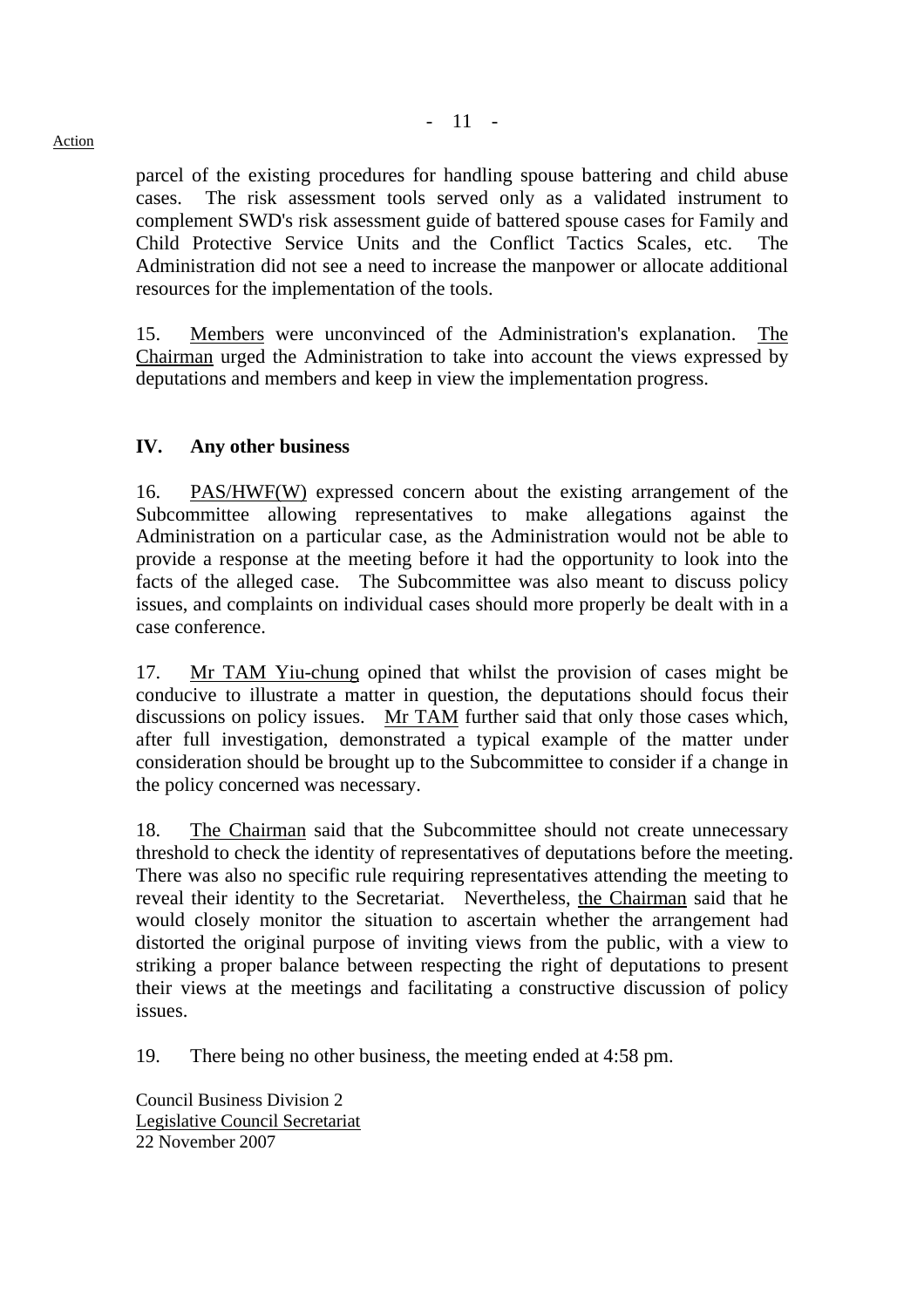# **Proceedings of the meeting of Subcommittee on Strategy and Measures to Tackle Family Violence on Thursday, 28 June 2007, at 2:30 pm in Conference Room A of the Legislative Council Building**

| <b>Time marker</b> | <b>Speaker</b>                                                                                     | <b>Subject</b>                                                                                                                                                                                                                                                                                                                                                                                                                                                                                                               | <b>Action</b><br>required |
|--------------------|----------------------------------------------------------------------------------------------------|------------------------------------------------------------------------------------------------------------------------------------------------------------------------------------------------------------------------------------------------------------------------------------------------------------------------------------------------------------------------------------------------------------------------------------------------------------------------------------------------------------------------------|---------------------------|
| $000000 - 000104$  | Chairman                                                                                           | Opening remarks                                                                                                                                                                                                                                                                                                                                                                                                                                                                                                              |                           |
| 000105 - 000357    | Head (Research and<br>Library Services)<br>(H(RL))<br>Chairman                                     | Briefing on the proposed research outline on<br>strategies and measures in tackling domestic<br>violence in selected places [LC Paper No.<br>$CB(2)2317/06-07(01)]$<br>The Chairman's suggestion to include Boston in<br>the study and make reference to the study of the<br>Hong Kong Council of Social Service in this<br>respect                                                                                                                                                                                          |                           |
| 000358 - 000750    | Chairman                                                                                           | The Chairman's recapitulation of the information<br>requested by members at the last meeting                                                                                                                                                                                                                                                                                                                                                                                                                                 |                           |
| 000751 - 001159    | Admin<br>Chairman                                                                                  | The Administration's explanation of the reason for<br>not being unable to provide the confidential case<br>report on the alleged case raised by 風雨同路熱線<br>at the last meeting, and the clarification that the<br>facts gathered by the Administration were<br>substantially different from the allegations made<br>by Ah Yee against the Wai On Home for Women<br>at the last meeting<br>The Chairman's suggestion that the case might be<br>followed up in the form of a case conference if the<br>subject client so wished |                           |
| 001200 - 001754    | Admin<br>Chairman                                                                                  | Briefing by the Administration on the statistics of<br>SWD on cases recommended to the Housing<br>Department (HD) for household splitting in 2006;<br>the provision of seamless housing arrangements<br>for victims of domestic violence and housing<br>arrangements/assistance to batterers [LC Paper<br>No. CB(2)2257/06-07(01)]                                                                                                                                                                                           |                           |
| 001755 - 002314    | Hong Kong Chinese<br>Civil Servants'<br>Association, Social<br>Work Officer Grade<br><b>Branch</b> | Presentation<br>of<br>views<br>[LC<br>Paper<br>No.<br>$CB(2)2317/06-07(02)]$                                                                                                                                                                                                                                                                                                                                                                                                                                                 |                           |
| 002315 - 002839    | The Against Elderly<br>Abuse of Hong Kong                                                          | Presentation<br>of<br>[LC]<br>Paper<br>No.<br>views<br>CB(2)2343/06-07(01)]                                                                                                                                                                                                                                                                                                                                                                                                                                                  |                           |
| 002840 - 003351    | Hong Kong Women's<br>Coalition on Equal<br>Opportunities                                           | Presentation of views                                                                                                                                                                                                                                                                                                                                                                                                                                                                                                        |                           |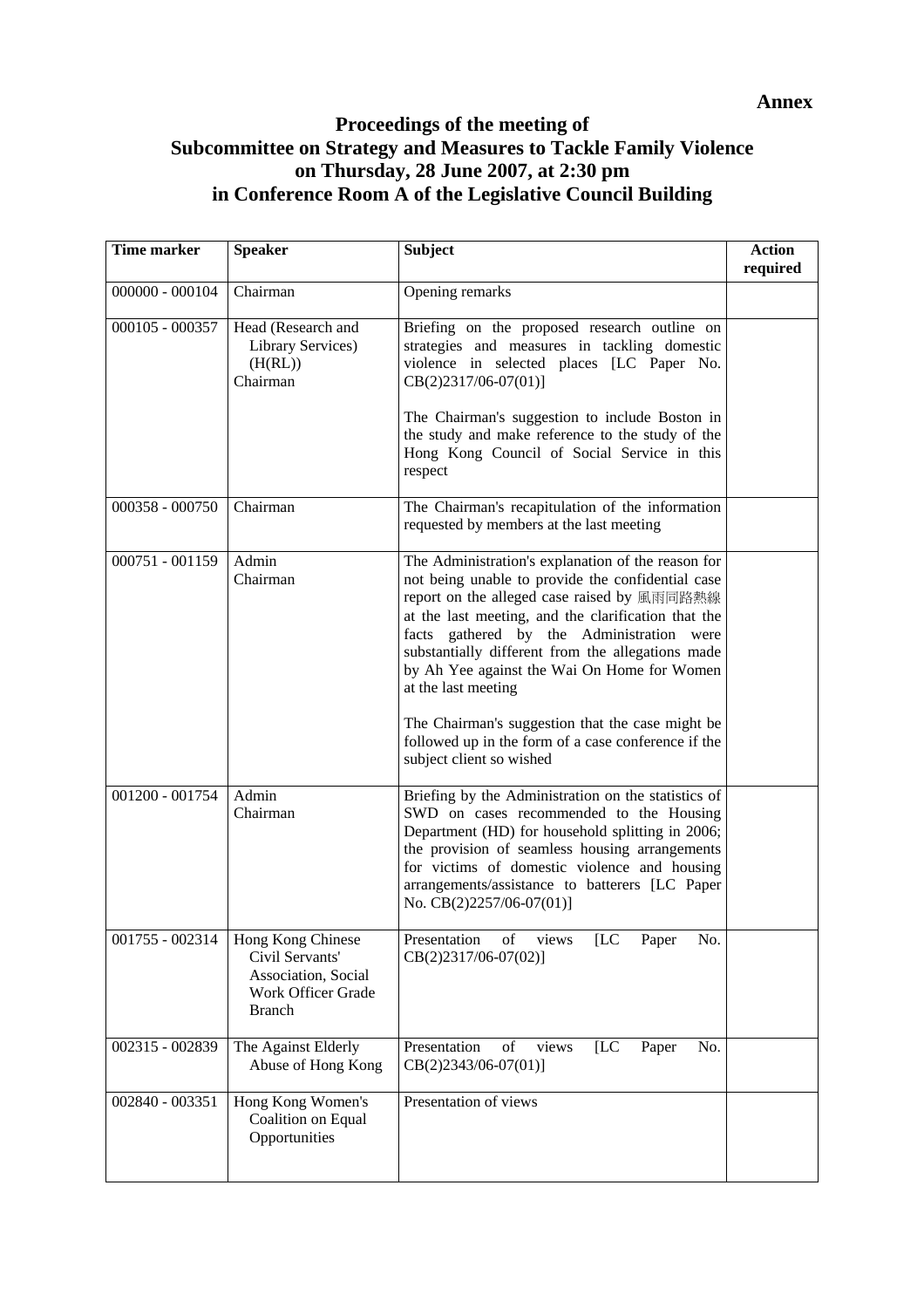| Time marker     | <b>Speaker</b>                                                              | <b>Subject</b>                                                                                                                                                                                                                                                                                                                                                                                                                                                                                                                                                                                                                                                                                                                                                                                                                                                                                                           | <b>Action</b><br>required |
|-----------------|-----------------------------------------------------------------------------|--------------------------------------------------------------------------------------------------------------------------------------------------------------------------------------------------------------------------------------------------------------------------------------------------------------------------------------------------------------------------------------------------------------------------------------------------------------------------------------------------------------------------------------------------------------------------------------------------------------------------------------------------------------------------------------------------------------------------------------------------------------------------------------------------------------------------------------------------------------------------------------------------------------------------|---------------------------|
| 003352 - 003904 | Hong Kong Association<br>for the Survivors of<br>Women Abuse (Kwan<br>Fook) | Presentation<br>of<br>[LC]<br>views<br>Paper<br>No.<br>CB(2)2343/06-07(03)]                                                                                                                                                                                                                                                                                                                                                                                                                                                                                                                                                                                                                                                                                                                                                                                                                                              |                           |
| 003905 - 004111 | Kwan Fook<br>Admin<br>Chairman                                              | Follow-up<br>discussion on the approach<br>and<br>procedures adopted by the Administration for<br>verifying the identity of Ah Yee and obtaining her<br>consent for disclosing her case details to members                                                                                                                                                                                                                                                                                                                                                                                                                                                                                                                                                                                                                                                                                                               |                           |
| 004112 - 004950 | Admin<br>Chairman<br>Mr TAM Yiu-chung                                       | The Administration's concern about the existing<br>arrangements to allow unnamed representatives to<br>unilaterally present the details of their cases<br>providing<br>the<br>without<br>Administration<br>an<br>opportunity to look into the allegations and make a<br>response at the meeting<br>Mr TAM Yiu-chung's view that only those cases<br>which, after full investigation, demonstrated a<br>typical example of the matter under consideration<br>should be brought up to the Subcommittee to<br>consider if a change in the policy concerned was<br>necessary<br>The Chairman's assurance that he would monitor<br>the situation to ascertain whether the platform of<br>the Subcommittee had been distorted, so as to<br>strike a proper balance between respecting the<br>right of deputations to present their views at the<br>meetings and facilitating a constructive discussion<br>of policy issues     |                           |
| 004951 - 005330 | <b>Association Concerning</b><br>Sexual Violence<br><b>Against Women</b>    | Presentation<br>views<br>of<br>[LC]<br>Paper<br>No.<br>CB(2)2343/06-07(02)]                                                                                                                                                                                                                                                                                                                                                                                                                                                                                                                                                                                                                                                                                                                                                                                                                                              |                           |
| 005331 - 010602 | Chairman<br>Admin                                                           | The Administration's response to views of the<br>deputations, highlighting that -<br>the main reason for HD to turn down the 44<br>(a)<br>splitting requests recommended by SWD in<br>2006 was that the applicants had failed to<br>pass the Comprehensive Means Test (CMT)<br>and the Domestic Property Test (DPT).<br>Other requests were not acceded to because<br>of reasons such as the main household<br>refused to add the party who raised the<br>splitting request to the tenancy; and the<br>insistence of some splinter households on<br>not accepting a flat in the New Territories;<br>to enhance coordination between HD and<br>(b)<br>SWD in the processing of applications for<br>household splitting, frontline staff of HD<br>would first conduct an eligibility vetting<br>before referring the cases to SWD for<br>consideration with effect from 30 April<br>2007. Under the improved arrangements, |                           |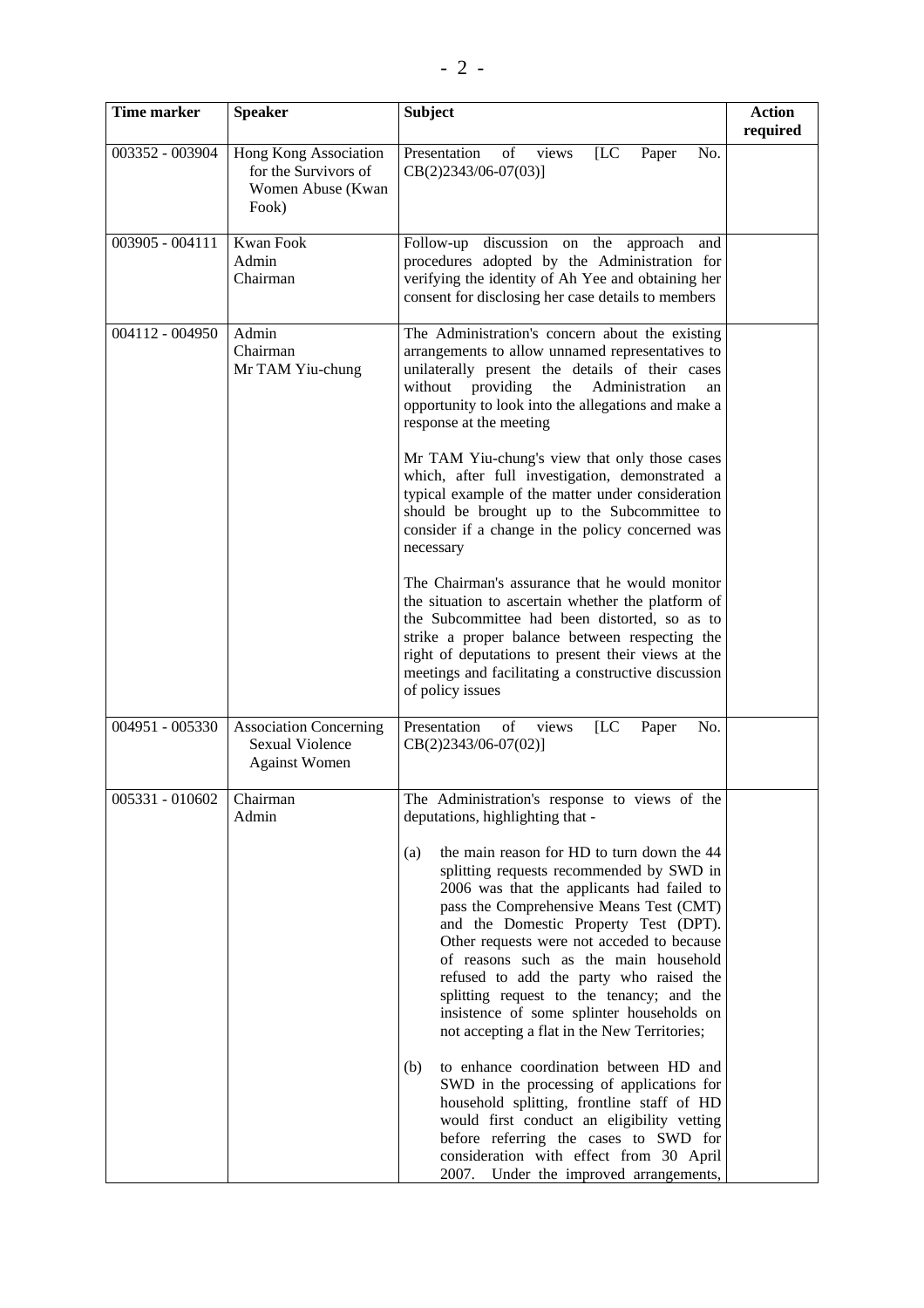| <b>Time marker</b> | <b>Speaker</b> | <b>Subject</b>                                                                                                                                                                                                                                                                                                                                                                                                                                                                                                                                                                                                                                                                                      | <b>Action</b><br>required |
|--------------------|----------------|-----------------------------------------------------------------------------------------------------------------------------------------------------------------------------------------------------------------------------------------------------------------------------------------------------------------------------------------------------------------------------------------------------------------------------------------------------------------------------------------------------------------------------------------------------------------------------------------------------------------------------------------------------------------------------------------------------|---------------------------|
|                    |                | HD would, on the recommendation of SWD,<br>allocate public rental housing (PRH) flats to<br>all applicants. Rejection, if any, must be<br>endorsed by Senior Housing Managers with<br>concrete reasons. Two briefing sessions had<br>been held for the frontline Housing Officers<br>and Social Work Officers to exchange views<br>in the handling of splitting applications;                                                                                                                                                                                                                                                                                                                       |                           |
|                    |                | in case the splitting requests could not be<br>(c)<br>acceded to under HD's prevailing policies,<br>but the tenants appeared to have social<br>grounds warranted sympathetic consideration,<br>HD would seek the consent of the applicant<br>to refer the case to SWD for consideration<br>on whether arrangement could be made for<br>the tenant concerned to seek housing<br>assistance under compassionate rehousing or<br>other forms of assistance.<br>Special<br>arrangement had also been made to allocate<br>an additional PRH flat to the splinter<br>household under the existing tenancy, and<br>some applicants might apply for public<br>housing through register on the Waiting List; |                           |
|                    |                | the Administration would enhance its efforts<br>(d)<br>on publicity of the policies on household<br>splitting,<br>compassionate rehousing<br>and<br>conditional tenancies. Pamphlets had been<br>produced by HD to educate the public on the<br>improved arrangement for the processing of<br>applications for household splitting;                                                                                                                                                                                                                                                                                                                                                                 |                           |
|                    |                | the allocation framework of reserving 2 000<br>(e)<br>flats for household splitting/compassionate<br>rehousing/conditional tenancy applications<br>was projected on the basis of the number of<br>past cases, whereby about 1 700 flats had<br>been allocated to compassionate rehousing<br>cases recommended by SWD in 2006-2007.<br>Additional flats would be made available to<br>meet extra demand, if required;                                                                                                                                                                                                                                                                                |                           |
|                    |                | it was necessary for HD to maintain the<br>(f)<br>existing arrangement of assigning four ranks<br>of staff to process compassionate rehousing<br>applications, so as to safeguard a rational<br>allocation of the public housing resources;                                                                                                                                                                                                                                                                                                                                                                                                                                                         |                           |
|                    |                | with regard to those cases whose duration of<br>(g)<br>stay in the refuge centres had been extended<br>to more than three months, SWD did not<br>have information on hand on the reasons for<br>the extension; and                                                                                                                                                                                                                                                                                                                                                                                                                                                                                  |                           |
|                    |                | (h)<br>the Administration had reservation about the<br>suggestion to assign two social workers to<br>follow up with the victim and the batterer of                                                                                                                                                                                                                                                                                                                                                                                                                                                                                                                                                  |                           |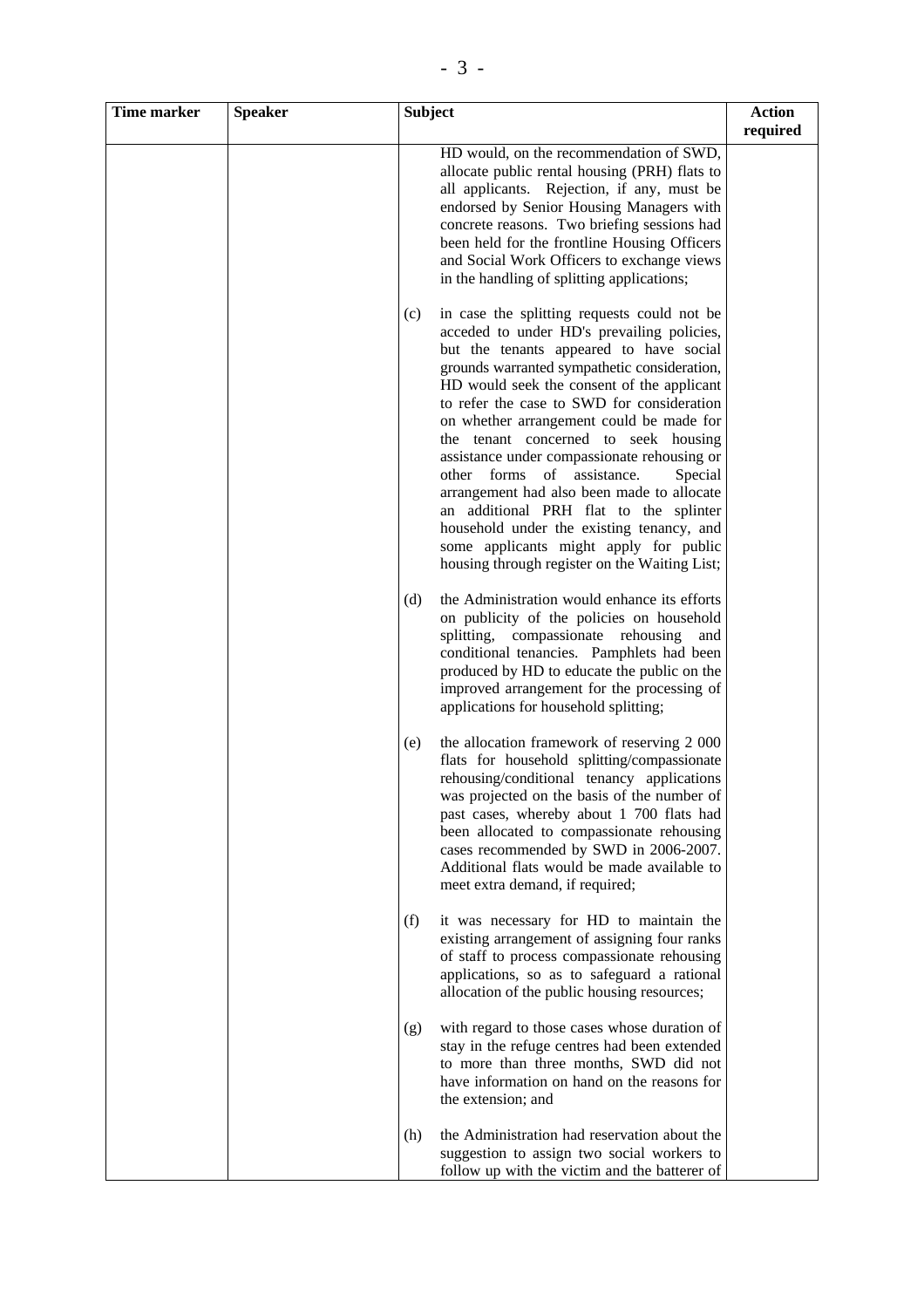| <b>Subject</b>        |
|-----------------------|
| a domestic violence o |

| Time marker     | <b>Speaker</b>            | <b>Subject</b>                                                                                                                                                                                                                                                                                                                                                                                                                            | <b>Action</b><br>required |
|-----------------|---------------------------|-------------------------------------------------------------------------------------------------------------------------------------------------------------------------------------------------------------------------------------------------------------------------------------------------------------------------------------------------------------------------------------------------------------------------------------------|---------------------------|
|                 |                           | a domestic violence case respectively.<br>At<br>present, such an arrangement would be<br>provided on an exceptional basis depending<br>on the merits of individual cases                                                                                                                                                                                                                                                                  |                           |
| 010603 - 011344 | Mr LEE Cheuk-yan<br>Admin | Views of Mr LEE Cheuk-yan that -                                                                                                                                                                                                                                                                                                                                                                                                          |                           |
|                 |                           | the main and the splinter households should<br>(a)<br>not be subject to CMT and DPT in order to<br>be eligible for the allocation of an additional<br>PRH flat for living separately, given that the<br>victims' safety was at stake. Moreover, the<br>well-off tenants whose household income<br>and asset value had exceeded the prescribed<br>limits were not required to vacate their rental<br>units after paying a higher rent; and |                           |
|                 |                           | the Administration should not merely pay lip<br>(b)<br>service to the request of providing seamless<br>housing assistance to victims of domestic<br>violence but should conduct an assessment<br>on the demand for places in refuge centres                                                                                                                                                                                               |                           |
|                 |                           | The Administration's reiteration that should a<br>splitting request recommended by SWD be<br>rejected by HD, HD would refer the case to SWD<br>to arrange the tenant to seek housing assistance<br>under compassionate rehousing or other forms of<br>assistance if circumstances warranted; and its<br>remarks that -                                                                                                                    |                           |
|                 |                           | in view of the limited housing resources, HD<br>(a)<br>adopted a prudent approach in approving<br>PRH applications to ensure that subsidised<br>PRH flats would go to families genuinely in<br>need, i.e. those who could not afford renting<br>accommodation in the private market; and                                                                                                                                                  |                           |
|                 |                           | under the Policy on Safeguarding Rational<br>(b)<br>Allocation of Public Housing Resources,<br>well-off tenants were required to vacate their<br>PRH flats. However, those households who<br>had a temporary housing need might apply<br>for a fixed-term licence to stay in the PRH<br>flat for a period of not more than 12 months                                                                                                      |                           |
| 011345 - 011850 | Ms LI Fung-ying<br>Admin  | Ms LI Fung-ying's request for the following<br>clarification -                                                                                                                                                                                                                                                                                                                                                                            |                           |
|                 | Chairman                  | should it be a policy that HD would allocate<br>(a)<br>another PRH flat to the splinter household if<br>the splitting request was supported by SWD,<br>the basis for the Senior Housing Manager to<br>reject such cases with effect from 30 April<br>2007; and                                                                                                                                                                            |                           |
|                 |                           | whether it was a policy that victims of<br>(b)<br>domestic violence would not be asked to                                                                                                                                                                                                                                                                                                                                                 |                           |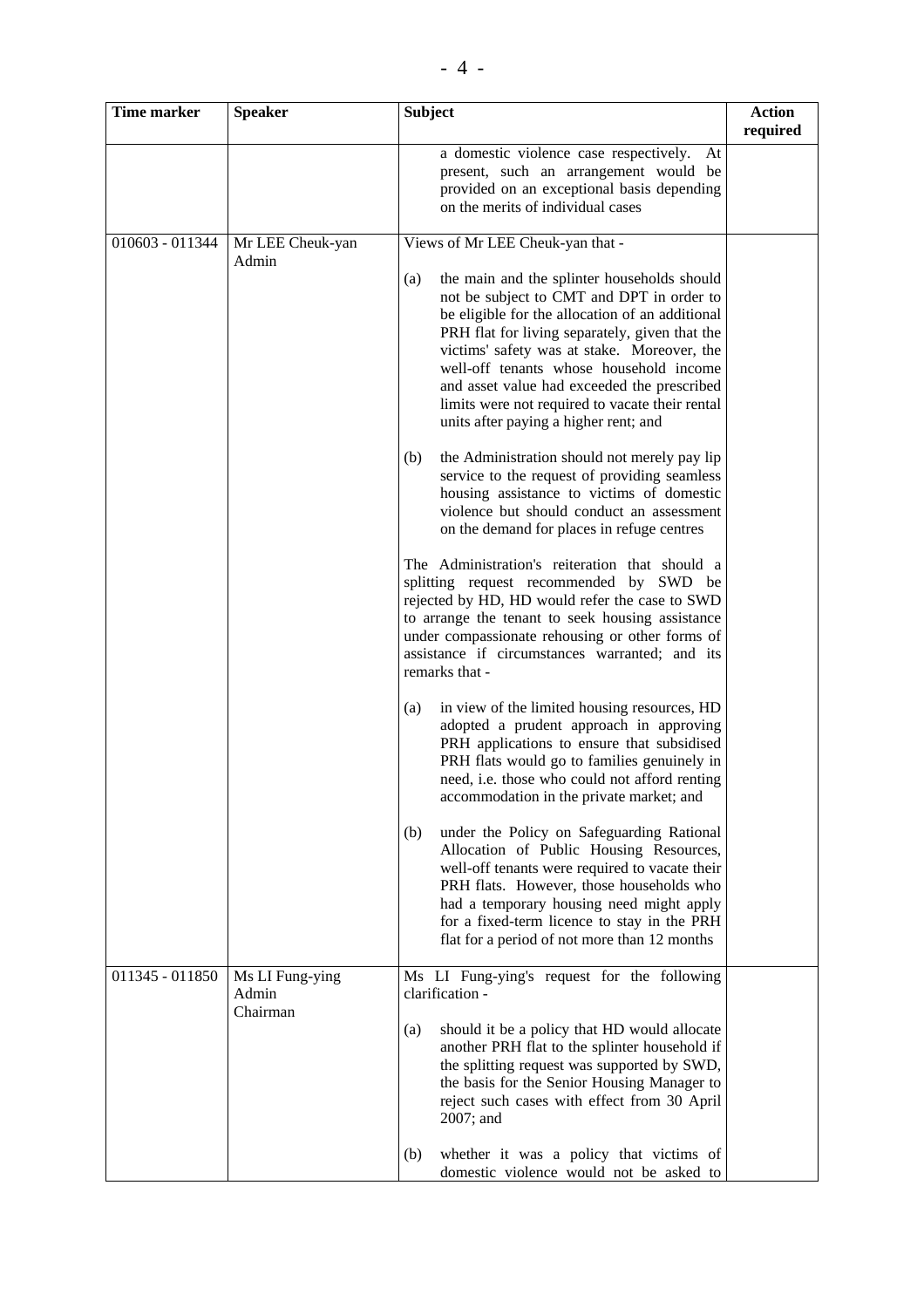| <b>Time marker</b> | <b>Speaker</b>                                                                                     | <b>Subject</b>                                                                                                                                                                                                                                                                                                                                                                                           | <b>Action</b><br>required                                       |
|--------------------|----------------------------------------------------------------------------------------------------|----------------------------------------------------------------------------------------------------------------------------------------------------------------------------------------------------------------------------------------------------------------------------------------------------------------------------------------------------------------------------------------------------------|-----------------------------------------------------------------|
|                    |                                                                                                    | leave the refuge centres whilst waiting the<br>allocation of a suitable PRH flat                                                                                                                                                                                                                                                                                                                         |                                                                 |
|                    |                                                                                                    | The Administration's response -                                                                                                                                                                                                                                                                                                                                                                          |                                                                 |
|                    |                                                                                                    | in principle, HD would accede to all splitting<br>(a)<br>requests recommended by SWD. The only<br>reason why this would not be the case was<br>generally due to the fact that the family<br>circumstances of the applicants had changed<br>after the cases were referred back to HD or<br>the cases needed further clarification;                                                                        |                                                                 |
|                    |                                                                                                    | there were established mechanisms for<br>(b)<br>frontline staff of HD and SWD to regularly<br>exchange views on the handling of housing<br>assistance;                                                                                                                                                                                                                                                   |                                                                 |
|                    |                                                                                                    | whenever a victim of domestic violence was<br>(c)<br>admitted into a refuge centre, the caseworker<br>concerned would assist the victim to<br>formulate a discharge plan to ensure that the<br>victim's housing needs would not remain<br>unsolved upon discharge; and                                                                                                                                   |                                                                 |
|                    |                                                                                                    | SWD was closely monitoring the utilisation<br>(d)<br>of the service and would continue to explore<br>the possibility of increasing the capacity of<br>the existing refuge centres through the re-<br>provisioning of the centres to a larger set of<br>premises, as was the case of the Wai On<br>Home for Women where its capacity had<br>been increased from 40 to 50 places after re-<br>provisioning |                                                                 |
| 011851 - 013203    | Miss CHAN Yuen-han<br>Kwan Fook<br>Chairman<br>Admin                                               | Discussion on the way forward to follow up the<br>undertakings of the Administration in respect of<br>the provision of housing assistance to victims of<br>domestic violence                                                                                                                                                                                                                             | Clerk to<br>follow up<br>(para. 10 of<br>the minutes<br>refers) |
| 013204 - 014652    | Admin<br>Chairman                                                                                  | Briefing on the risk assessment tools for spouse<br>battering and child abuse in Hong Kong [LC Paper<br>No. CB(2)2257/06-07(02)]                                                                                                                                                                                                                                                                         |                                                                 |
| 014653 - 015017    | Hong Kong Chinese<br>Civil Servants'<br>Association, Social<br>Work Officer Grade<br><b>Branch</b> | [LC<br>No.<br>Presentation<br>of<br>Paper<br>views<br>$CB(2)2317/06-07(02)]$                                                                                                                                                                                                                                                                                                                             |                                                                 |
| 015018 - 015245    | The Against Elderly<br>Abuse of Hong Kong                                                          | Presentation<br>of<br>views<br>[LC]<br>Paper<br>No.<br>CB(2)2343/06-07(04)]                                                                                                                                                                                                                                                                                                                              |                                                                 |
| 015247 - 015251    | Hong Kong Women's<br>Coalition on Equal<br>Opportunities                                           | Presentation of views                                                                                                                                                                                                                                                                                                                                                                                    |                                                                 |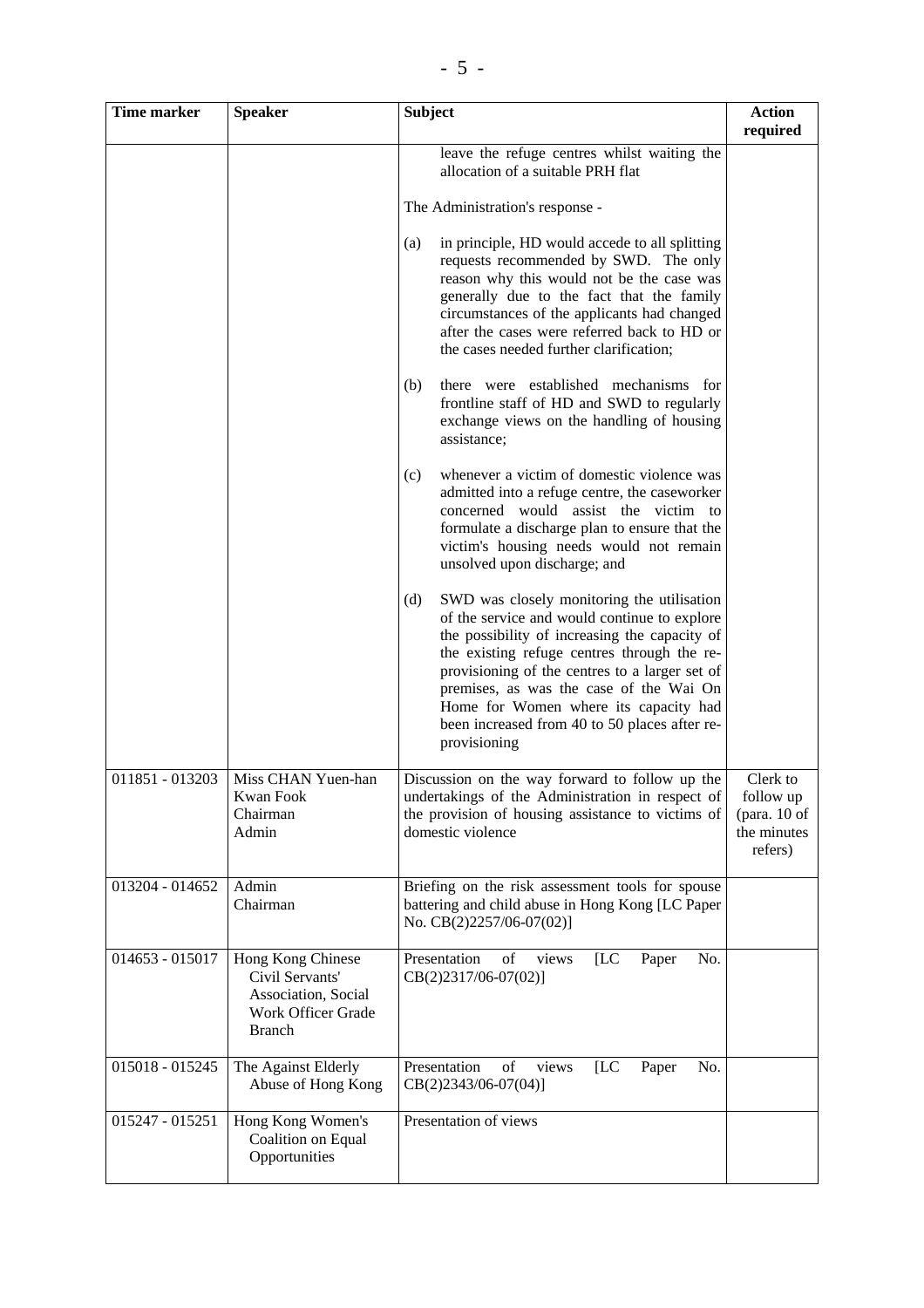| <b>Time marker</b> | <b>Speaker</b>                             | <b>Subject</b>                                                                                                                                                                                                                                                                                                                                                                                                                                                                                                        | <b>Action</b><br>required |
|--------------------|--------------------------------------------|-----------------------------------------------------------------------------------------------------------------------------------------------------------------------------------------------------------------------------------------------------------------------------------------------------------------------------------------------------------------------------------------------------------------------------------------------------------------------------------------------------------------------|---------------------------|
| 015252-015549      | Society for Community<br>Organization      | Presentation of views                                                                                                                                                                                                                                                                                                                                                                                                                                                                                                 |                           |
| 015550 - 015605    | Kwan Fook                                  | Presentation<br>of<br>[LC]<br>views<br>Paper<br>No.<br>CB(2)2343/06-07(05)]                                                                                                                                                                                                                                                                                                                                                                                                                                           |                           |
| 015606 - 015909    | <b>Against Child Abuse</b>                 | Presentation of views                                                                                                                                                                                                                                                                                                                                                                                                                                                                                                 |                           |
| 015910 - 020220    | Hong Kong Family<br><b>Welfare Society</b> | Presentation<br>[LC]<br>of<br>views<br>Paper<br>No.<br>CB(2)2317/06-07(04)]                                                                                                                                                                                                                                                                                                                                                                                                                                           |                           |
| 020221 - 020315    | Hong Kong College of<br>Paediatricians     | Presentation<br>of<br>[LC]<br>No.<br>views<br>Paper<br>$CB(2)2317/06-07(05)]$                                                                                                                                                                                                                                                                                                                                                                                                                                         |                           |
| 020316 - 020922    | Admin<br>Chairman                          | The Administration's response to views of the<br>deputations, highlighting that -                                                                                                                                                                                                                                                                                                                                                                                                                                     |                           |
|                    |                                            | experience of the social workers involved in<br>(a)<br>the field test showed that it only took about<br>11 to 14 minutes to complete the risk<br>assessment tools which formed part of the<br>questionnaire;                                                                                                                                                                                                                                                                                                          |                           |
|                    |                                            | the consultant team of The University of<br>(b)<br>Hong Kong would be happy to organise<br>more in-depth training courses on the usage<br>of risk assessment tools where necessary;                                                                                                                                                                                                                                                                                                                                   |                           |
|                    |                                            | the risk assessment tools should be treated as<br>(c)<br>preliminary risk indicators to function as a<br>triage to facilitate early identification of<br>domestic violence and assist the assessors to<br>formulate further clinical assessment. They<br>were not designed for screening purpose;                                                                                                                                                                                                                     |                           |
|                    |                                            | (d)<br>the risk assessment tools had their own<br>limitations and were only part of the entire<br>assessment process to assist caseworkers in<br>carrying out risk management for cases. The<br>risk assessment tools could not provide a<br>definite answer and due regard should be<br>given to the empirical experience and the<br>professional judgment of the caseworker in<br>assessing the risk of the case concerned; and                                                                                     |                           |
|                    |                                            | there was no cause of concern that the<br>(e)<br>implementation of the risk assessment tools<br>would increase the workload of the frontline<br>social workers, given that assessment was<br>part of the existing procedures for handling<br>spouse battering and child abuse cases. The<br>risk assessment tools served as a validated<br>instrument to complement SWD's risk<br>assessment guide of battered spouse cases<br>for Family and Child Protective Service<br>Units and the Conflict Tactics Scales, etc. |                           |